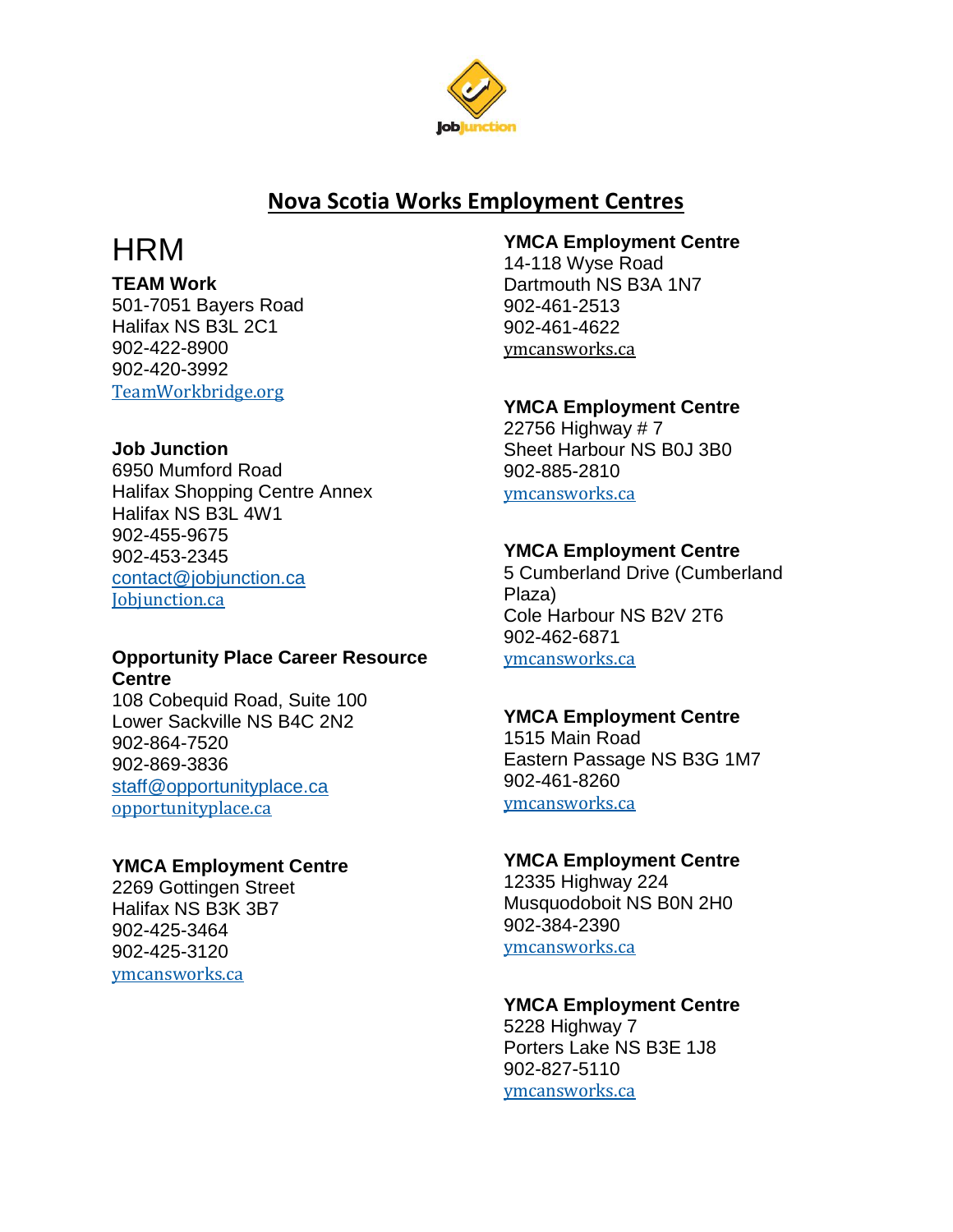# **YMCA Employment Centre**

35 Wilfred Jackson Way Dartmouth NS B2Z 1A8 902-466-7649 [ymcansworks.ca](http://www.ymcansworks.ca/)

# **YMCA Employment Centre**

Halifax Central Library 5440 Spring Garden Road Halifax, NS B3J 1E9 902-461-2513 [ymcansworks.ca](http://www.ymcansworks.ca/)

# **YMCA Employment Centre**

Halifax Central Library 5440 Spring Garden Road Halifax, NS B3J 1E9 902-461-2513 (Call for office hours) [ymcansworks.ca](http://www.ymcansworks.ca/)

# **YMCA Employment Centre**

North Recreation Centre 44 Simmonds Road North Preston, NS B2Z 1A3 902-461-2513 (Call for office hours) [ymcansworks.ca](http://www.ymcansworks.ca/)

# **Opportunity Place in Partnership with TEAM Work**

2120 Hammonds Plains Road, Unit 3 Hammonds Plains, NS B4P 1P3 902-422-8900 (Call for office hours) [Opportunityplace.ca](http://www.opportunityplace.ca/)

## **TEAM Work**

Keshen Goodman Public Library 330 Lacewood Drive Halifax, NS B3S 0A3 902-422-8900 (Call for office hours) [Teamworkbridge.org](https://teamworkbridge.org/)

## **Job Junction**

Captain William Spry Centre (Library) 16 Sussex Street Halifax, NS B3R 2J7 902-455-9675 (Call for office hours) [Jobjunction.ca](http://www.jobjunction.ca/)

# Cape Breton

#### **Northside Economic Development Assistance Corp. (NEDAC)**

105 King Street North Sydney NS B2A 3S1 902-794-7213 902-794-4766 [jobshop@nedac.ca](mailto:jobshop@nedac.ca) [northsideemployment.com](http://www.northsideemployment.com/)

# **Northside Economic Development**

**Assistance Corp. (NEDAC)** 503 Chebucto Street, Baddeck NS B0E 1B0 902-295-1649 902-295-1437 [mel@nedac.ca](mailto:mel@nedac.ca) [northsideemployment.com](http://www.northsideemployment.com/)

# **Northside Economic Development Assistance Corp. (NEDAC)**

36243 Cabot Trail, PO Box 233 Ingonish NS B0C 1K0 902-285-2696 902-285-2680 [derrick.hawley@ns.aliantzinc.ca](mailto:derrick.hawley@ns.aliantzinc.ca) [northsideemployment.com](http://www.northsideemployment.com/)

# **Island Employment Association**

500 George Street, Suite 100 Sydney NS B1P 1K6 902-539-5673 902-539-6226 [info@islandemployment.ca](mailto:info@islandemployment.ca) [islandemployment.ca](http://www.islandemployment.ca/)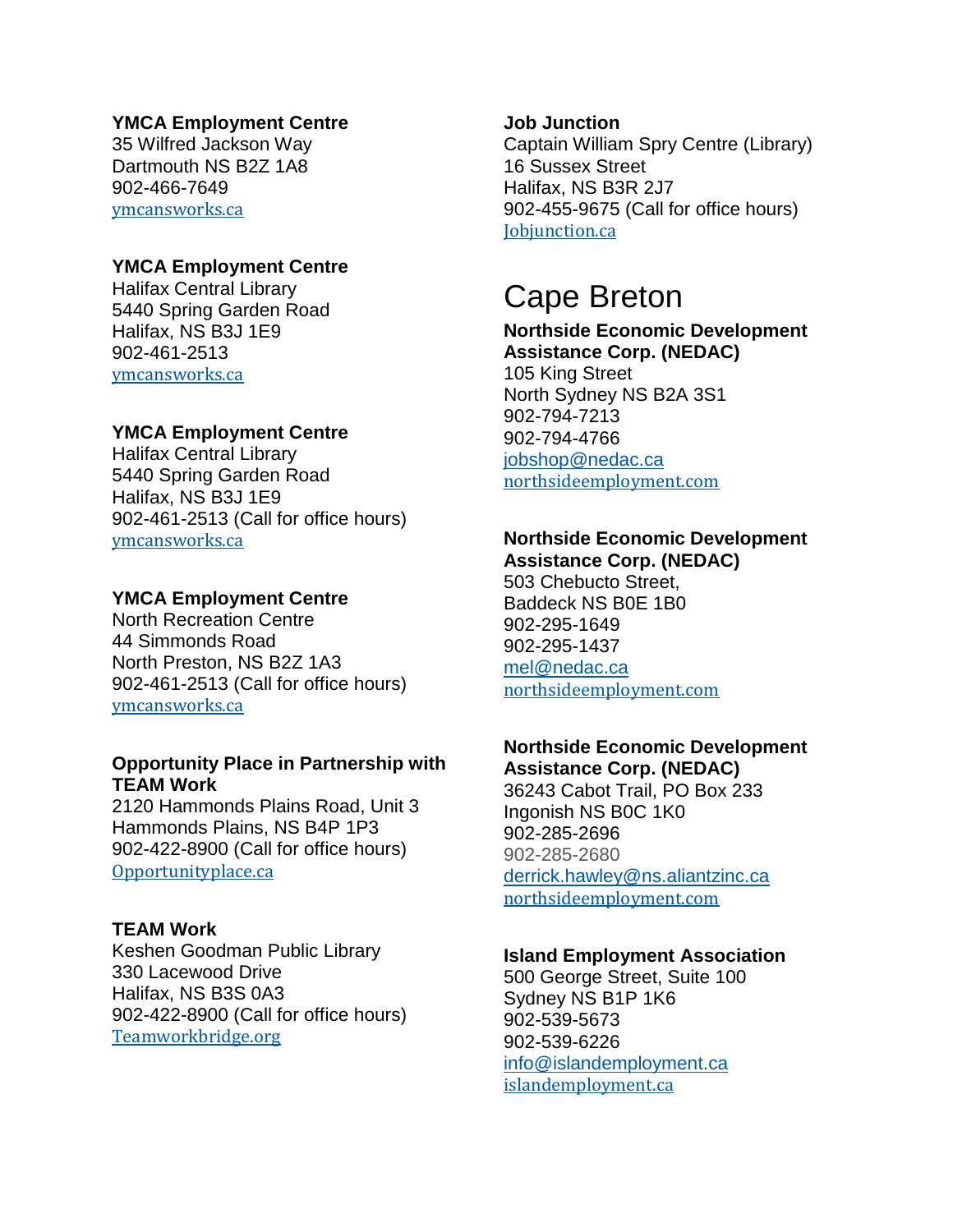#### **Island Employment Association**

811 Reeves Street Unit 6 Port Hawkesbury NS B9A 2S4 902-625-0001 902-625-2361 [pproctor@islandemployment.ca](mailto:pproctor@islandemployment.ca) [islandemployment.ca](http://www.islandemployment.ca/)

## **Island Employment Association**

15122 Cabot Trail Cheticamp NS B0E 1H0 902-224-2117 902-224-2117 [msaucoin@islandemployment.ca](mailto:msaucoin@islandemployment.ca) [islandemployment.ca](http://www.islandemployment.ca/)

## **Island Employment Association**

15792 Central Avenue Inverness, NS B0E 1NO 902-258-3513 902-258-2441 [lmacdonald@islandemployment.ca](mailto:lmacdonald@islandemployment.ca) [islandemployment.ca](http://www.islandemployment.ca/)

# **Island Employment Association**

10036 Grenville Street St. Peters NS B0E 3B0 902-625-0001 (Call for office hours) 902-625-2361 [pproctor@islandemployment.ca](mailto:pproctor@islandemployment.ca) [islandemployment.ca](http://www.islandemployment.ca/)

#### **Island Employment Association**

17 Conney's Lane Arichat NS B0E 1A0 902-625-0001 (Call for office hours) 902-625-2361 [pproctor@islandemployment.ca](mailto:pproctor@islandemployment.ca) [islandemployment.ca](http://www.islandemployment.ca/)

#### **YMCA Employment Centre (CB)**

399 Charlotte Street Sydney NS B1P 1E3 902-564-9151 902-564-3063 [resource.sydney@cb.ymca.ca](mailto:resource.sydney@cb.ymca.ca) [capebreton.ymca.ca](http://capebreton.ymca.ca/Home)

# **YMCA Employment Centre (CB)**

106 Reserve Street Glace Bay NS B1A 4W5 902-849-5500 902-849-0314 [resource.gb@cb.ymca.ca](mailto:resource.gb@cb.ymca.ca) [capebreton.ymca.ca](http://capebreton.ymca.ca/Home)

#### **YMCA Employment Centre (CB)**

479 Heelan Street New Waterford NS B1H 3C6 902-862-8856 902-862-3876 [resource.newwaterford@cb.ymca.ca](mailto:resource.newwaterford@cb.ymca.ca) [capebreton.ymca.ca](http://capebreton.ymca.ca/Home)

# Northern Region

**Cumberland African Nova Scotian Association (CANSA)** 63 Victoria Street East Amherst NS B4H 1C5 902-661-1509 Ext. 221 902-661-4062 [Elizabeth.cooke.sumbu@cansa.ca](mailto:Elizabeth.cooke.sumbu@cansa.ca) [cansa.ca](http://www.cansa.ca/)

# **Cumberland African Nova Scotian Association (CANSA)**

166 Junction Road, Highway #2 Springhill NS B0M 1X0 902-661-1509 Ext. 221 (Call for office hours) 902-661-4062 [Elizabeth.cooke.sumbu@cansa.ca](mailto:Elizabeth.cooke.sumbu@cansa.ca) [cansa.ca](http://www.cansa.ca/)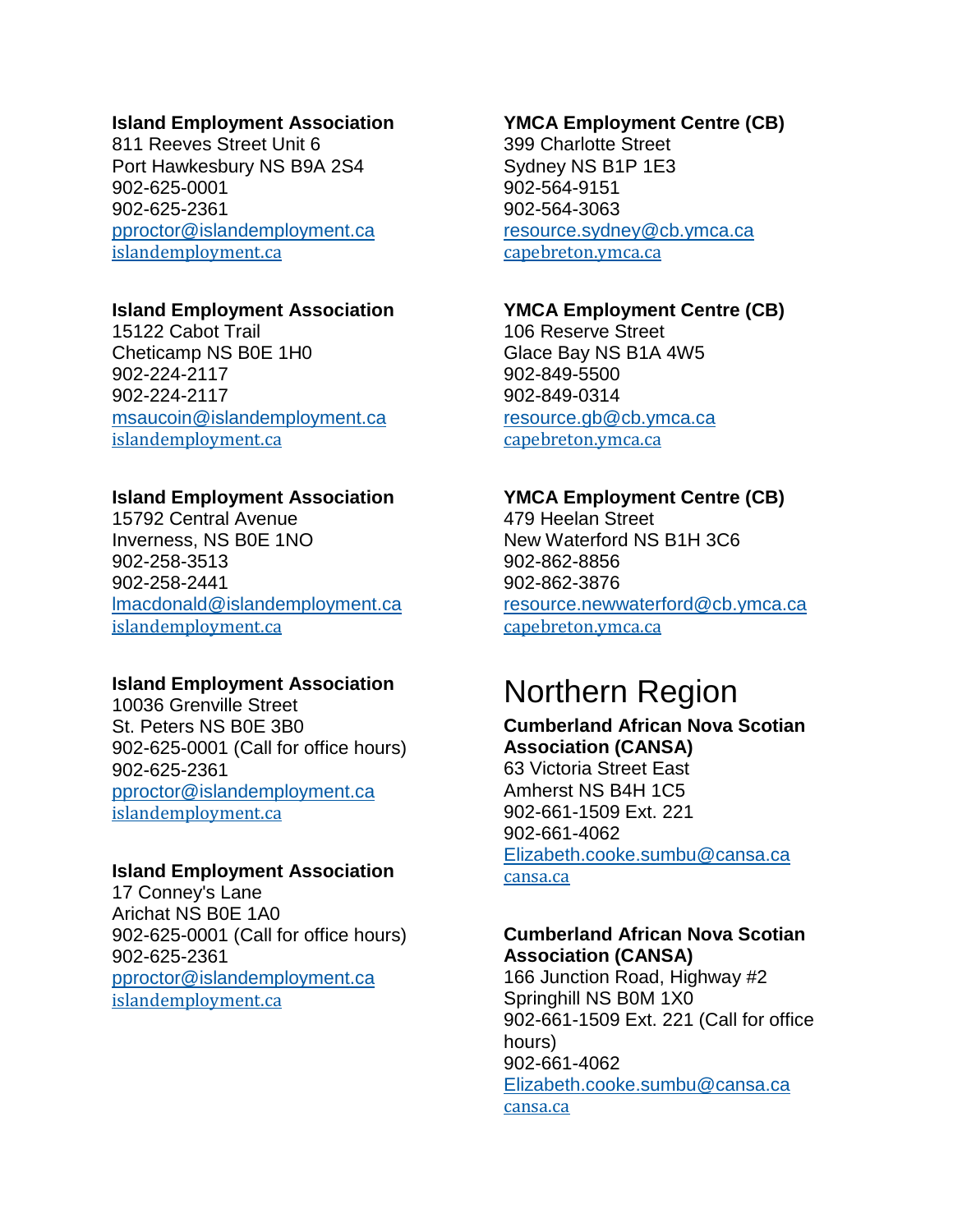#### **Futureworx**

15 Commerce Court, Suite 110 Elmsdale NS B2S 3K5 902-883-7010 902-883-7054 [info@futureworx.ca](mailto:info@futureworx.ca) [futureworx.ca](http://www.futureworx.ca/)

#### **Futureworx**

42 Inglis Street Truro NS B2N 4B4 902-893-6859 902-893-0097 [info@futureworx.ca](mailto:info@futureworx.ca) [futureworx.ca](http://www.futureworx.ca/)

# **Futureworx**

229 Main Street Tatamagouche NS B0K 1V0 902-657-0180 (Call for office hours) 902-657-0420 [info@futureworx.ca](mailto:info@futureworx.ca) [futureworx.ca](http://www.futureworx.ca/)

## **Career Connections**

138 Campbell Street, Unit 202 New Glasgow NS B2H 5X9 844-344-1369 (Toll Free) [information@careerconnections.ca](mailto:information@careerconnections.ca) [careerconnections.ca](https://www.careerconnections.ca/)

## **Career Connections**

50 James Street, Antigonish NS B2G 1R7 844-344-1369 (Toll Free) [information@careerconnections.ca](mailto:information@careerconnections.ca) [careerconnections.ca](https://www.careerconnections.ca/)

#### **Career Connections**

9996 Highway 16, Unit C Chedabucto Centre Guysborough NS B0H 1N0 844-344-1369 (Toll Free) [information@careerconnections.ca](mailto:information@careerconnections.ca) [careerconnections.ca](https://www.careerconnections.ca/)

## **Career Connections**

990 Union Street Canso NS B0H 1H0 844-344-1369 (Toll Free) (Call for office hours) [information@careerconnections.ca](mailto:information@careerconnections.ca) [careerconnections.ca](https://www.careerconnections.ca/)

# **Career Connections**

Municipality of the District of St. Mary's 8296 Hwy #7 P.O. Box 296 Sherbrooke NS B0J 3CO 844-344-1369 (Toll Free) (Call for office hours) [information@careerconnections.ca](mailto:information@careerconnections.ca) [careerconnections.ca](https://www.careerconnections.ca/)

# South Shore /Valley

# **Southwest Employment Services**

Pier One Complex 103 Water Street Yarmouth NS B5A 4P4 902-742-5859 866-868-9673 (Toll Free) 902-742-5861 [info@swemployment.com](mailto:info@swemployment.com) [swemployment.com](http://www.swemployment.com/)

#### **Southwest Employment Services**

3588 Highway 3 Barrington Passage NS B0W 1W0 902-637-3015 866-868-9673 (Toll Free) 902-742-5861 [info@swemployment.com](mailto:info@swemployment.com) [swemployment.com](http://www.swemployment.com/)

#### **Southwest Employment Services**

25D King Street Shelburne NS B0W 1W0 902-875-2200 866-868-9673 (Toll Free) [info@swemployment.com](mailto:info@swemployment.com) [swemployment.com](http://www.swemployment.com/)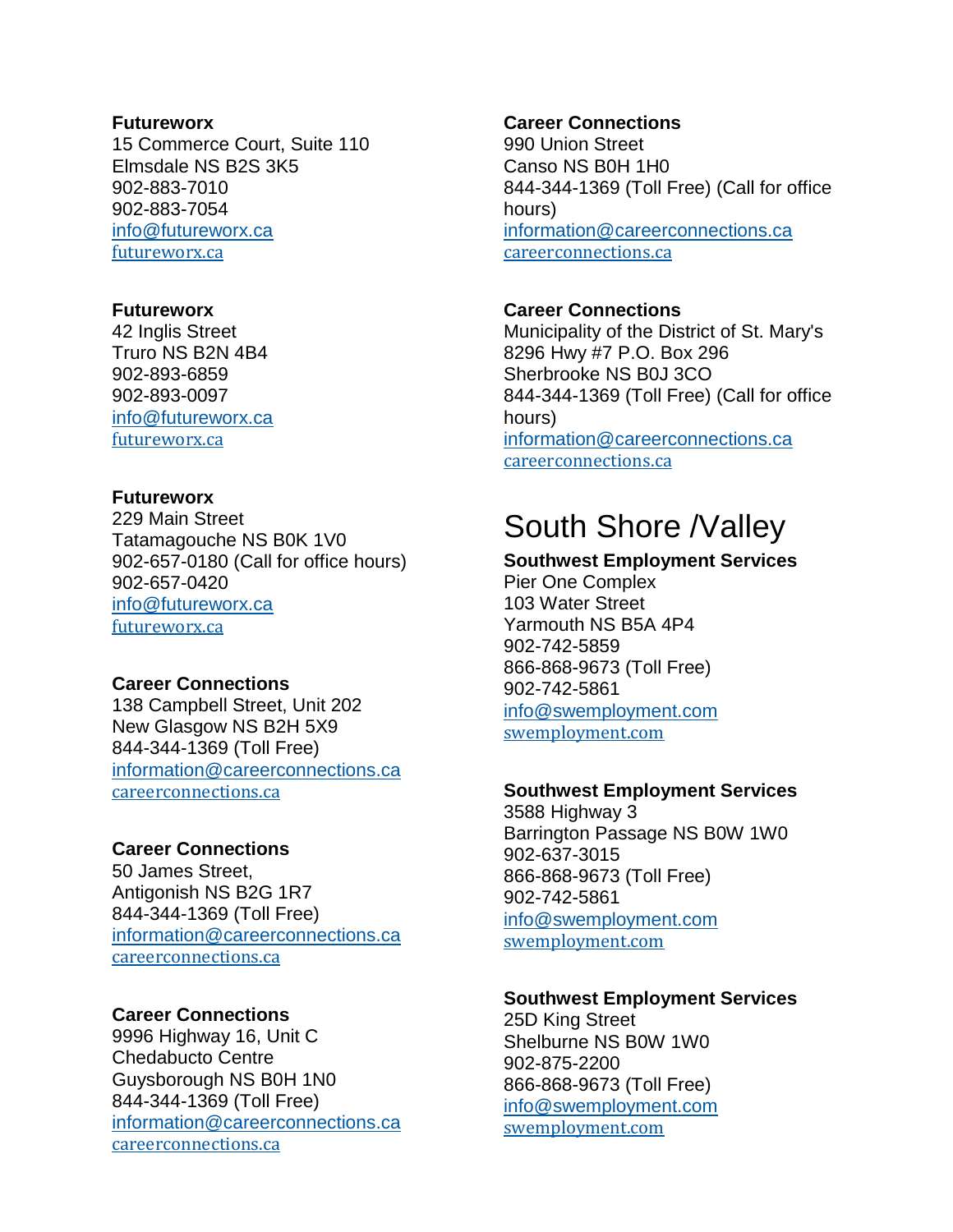#### **Southwest Employment Services**

26 North Street Lockeport, NS B0T 1L0 902-875-6597 866-868-9673 (Toll Free) [info@swemployment.com](mailto:info@swemployment.com) [swemployment.com](http://www.swemployment.com/)

#### **Conseil de développement économique de la Nouvelle-Écosse (CDENE)**

1649 Highway 1, Box 3 Church Point, NS B0W 1M0 902-769-3284 902-769-3294 [fthimot@cdene.ns.ca](mailto:fthimot@cdene.ns.ca) [cdene.ns.ca](http://www.cdene.ns.ca/)

# **Conseil de développement économique de la Nouvelle-Écosse (CDENE)**

1 Slocumb Crescent Tusket, NS B0W 3M0 902-648-0573 902-648-3525 [fthimot@cdene.ns.ca](mailto:fthimot@cdene.ns.ca) [cdene.ns.ca](http://www.cdene.ns.ca/)

# **PeopleWorx**

11 Opportunity Lane Coldbrook NS B4R 0A5 902-679-7460 866-609-9675 (Toll Free) 902-679-7453 [contact@peopleworx.ca](mailto:contact@peopleworx.ca) [peopleworx.ca](http://www.peopleworx.ca/)

## **PeopleWorx**

298 Marshall Street Middleton NS B0S 1P0 902-825-3118 866-609-9675 (Toll Free) 902-363-3031 [contact@peopleworx.ca](mailto:contact@peopleworx.ca) [peopleworx.ca](http://www.peopleworx.ca/)

#### **PeopleWorx**

253 Street George Street Annapolis Royal NS B0S 1A0 902-532-0605 866-609-9675 (Toll Free) 902-532-0769 [contact@peopleworx.ca](mailto:contact@peopleworx.ca) [peopleworx.ca](http://www.peopleworx.ca/)

# **Avon Region Community**

**Development Association** 80 Water Street, Windsor Mall Windsor NS B0N 2T0 902-798-5627 902-798-6644 [info@arcda.ca](mailto:info@arcda.ca) [arcda.ca](http://www.arcda.ca/)

# **Employment Solutions**

215 Dominion Street Bridgewater NS B4V 2K7 902-543-2479 866-711-0411 (Toll Free) 902-543-0284 [info@empsolutions.ca](mailto:info@empsolutions.ca) [empsolutions.ca](https://empsolutions.ca/)

## **Employment Solutions**

176 Main Street Liverpool NS B0T 1K0 902-356-2039 866-711-0411 (Toll Free) 902-356-2269 [info@empsolutions.ca](mailto:info@empsolutions.ca) [empsolutions.ca](https://empsolutions.ca/)

## **Employment Solutions Society**

Our Health Centre, 3769 Highway # 3 Chester NS, B0J 1J0 902-275-8178 (Call for office hours) 866-711-0411 (Toll Free) 902-543-0284 [info@empsolutions.ca](mailto:info@empsolutions.ca) [empsolutions.ca](https://empsolutions.ca/)